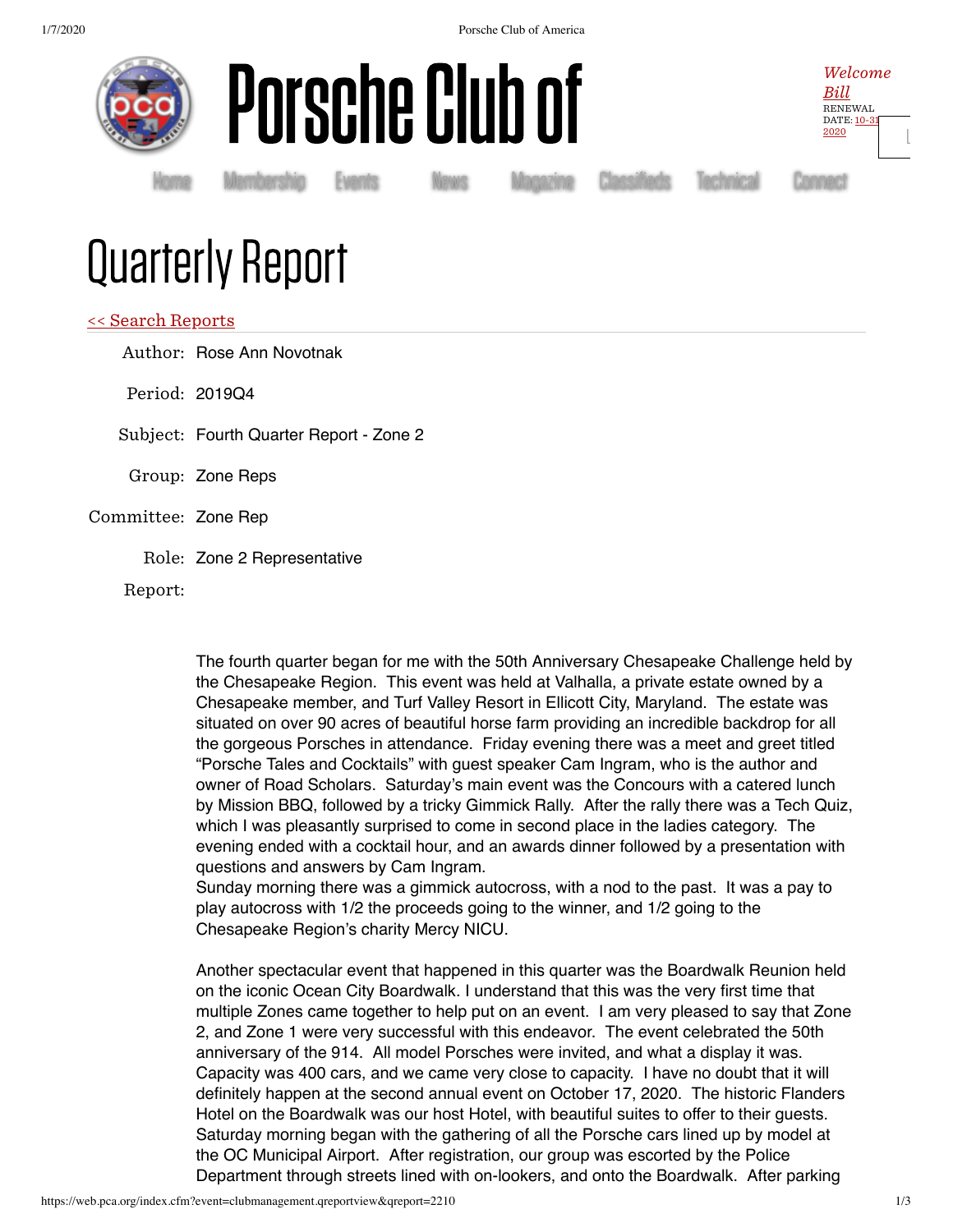#### 1/7/2020 Porsche Club of America

our cars, we were able to take in four different seminars that were held on the hour at the Music Pier. Once again the Police Department escorted all the cars off the boards, and everyone headed back to the Flanders Hotel for a cocktail hour, followed by a wonderful dinner. Dinner was followed by dancing, and open bar for the rest of the evening. Many thanks go out to our sponsors, Porsche of Cherry Hill, and Hagerty Drivers Club and Insurance. A huge thank you, and congratulations, to our Boardwalk Reunion Chairs - Bob Gutjahr and Ellen Beck for all of their hard work, dedication, and vision with putting on this wonderful and successful event. It was a pleasure working with them.

Other notable events that happened this quarter in Zone 2 are the Charter Anniversaries of the following Regions:

Potomac Region - 64 years Central Pennsylvania Region - 54 years

In addition to approving 4 subsidies for the regions listed below, I also fielded many emails, and phone calls, conference calls regarding Boardwalk Reunion, Treffen Greenbrier, and monthly Zone Rep conference call.

### **Completed subsidy request for the following regions:**

Riesentoter - Charity/Public Service First Settlers - New Member Social Subsidy First Settlers - Two Event Multi Region Weekend Blue Ridge - Charity/Public Service

## **This is my fourth quarter at a glance:**

Oct 5th - Attended 50th Anniversary Chesapeake Challenge Oct 8th - Pocono Region BOD Meeting Oct 9th - Zone Rep Conference Call Oct 15th - Pocono Region Members Meeting Oct 18-20 - Boardwalk Reunion Oct 29th - Wyoming Valley Motors Unveiling of the new 992 Nov 2nd - Zone 2 Presidents Meeting, Winchester VA Nov 13th - Delaware Region Members Meeting - Elections Nov 13th - Zone Rep Conference Call Nov 16th - Greenbrier Treffen Meeting in Virginia Nov 19th - Pocono Region Members Meeting Dec 7th - Pocono Region Christmas Party Dec 11th - Zone Rep Conference Call Dec 12th - Boardwalk Reunion Conference Call Zone 1 and Zone 2 follow up.

In Service,

Rose Ann Novotnak Zone 2 Representative Porsche Club of America